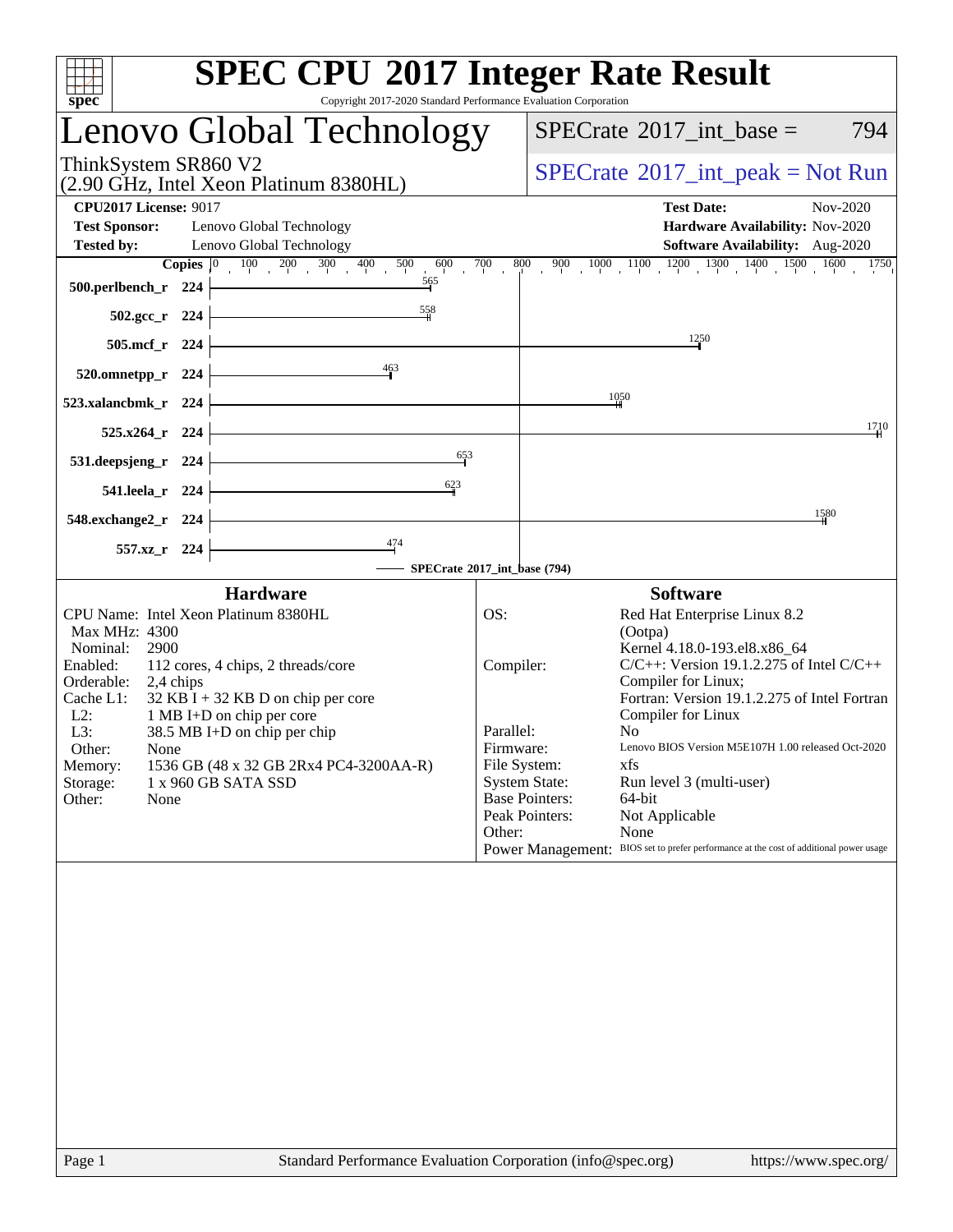

#### **[SPEC CPU](http://www.spec.org/auto/cpu2017/Docs/result-fields.html#SPECCPU2017IntegerRateResult)[2017 Integer Rate Result](http://www.spec.org/auto/cpu2017/Docs/result-fields.html#SPECCPU2017IntegerRateResult)** Copyright 2017-2020 Standard Performance Evaluation Corporation

## Lenovo Global Technology

(2.90 GHz, Intel Xeon Platinum 8380HL)

 $SPECTate@2017$  int base = 794

### ThinkSystem SR860 V2<br>  $\begin{array}{c} \text{SPECrate} \textcirc 2017\_int\_peak = Not Run \end{array}$  $\begin{array}{c} \text{SPECrate} \textcirc 2017\_int\_peak = Not Run \end{array}$  $\begin{array}{c} \text{SPECrate} \textcirc 2017\_int\_peak = Not Run \end{array}$

**[CPU2017 License:](http://www.spec.org/auto/cpu2017/Docs/result-fields.html#CPU2017License)** 9017 **[Test Date:](http://www.spec.org/auto/cpu2017/Docs/result-fields.html#TestDate)** Nov-2020

**[Test Sponsor:](http://www.spec.org/auto/cpu2017/Docs/result-fields.html#TestSponsor)** Lenovo Global Technology **[Hardware Availability:](http://www.spec.org/auto/cpu2017/Docs/result-fields.html#HardwareAvailability)** Nov-2020

**[Tested by:](http://www.spec.org/auto/cpu2017/Docs/result-fields.html#Testedby)** Lenovo Global Technology **[Software Availability:](http://www.spec.org/auto/cpu2017/Docs/result-fields.html#SoftwareAvailability)** Aug-2020

### **[Results Table](http://www.spec.org/auto/cpu2017/Docs/result-fields.html#ResultsTable)**

|                                                       | <b>Base</b>   |                |       |                | <b>Peak</b> |                |       |               |                |              |                |              |                |              |
|-------------------------------------------------------|---------------|----------------|-------|----------------|-------------|----------------|-------|---------------|----------------|--------------|----------------|--------------|----------------|--------------|
| <b>Benchmark</b>                                      | <b>Copies</b> | <b>Seconds</b> | Ratio | <b>Seconds</b> | Ratio       | <b>Seconds</b> | Ratio | <b>Copies</b> | <b>Seconds</b> | <b>Ratio</b> | <b>Seconds</b> | <b>Ratio</b> | <b>Seconds</b> | <b>Ratio</b> |
| $500.$ perlbench_r                                    | 224           | 633            | 563   | 631            | 565         | 631            | 565   |               |                |              |                |              |                |              |
| $502.\text{gcc}$ _r                                   | 224           | 562            | 564   | 568            | 558         | 570            | 557   |               |                |              |                |              |                |              |
| $505$ .mcf r                                          | 224           | 288            | 1260  | 289            | 1250        | 289            | 1250  |               |                |              |                |              |                |              |
| 520.omnetpp_r                                         | 224           | 637            | 461   | 634            | 463         | 632            | 465   |               |                |              |                |              |                |              |
| 523.xalancbmk r                                       | 224           | 225            | 1050  | 227            | 1040        | 225            | 1050  |               |                |              |                |              |                |              |
| 525.x264 r                                            | 224           | 229            | 1710  | 229            | 1710        | 228            | 1720  |               |                |              |                |              |                |              |
| $531.$ deepsjeng $_r$                                 | 224           | 393            | 653   | 393            | 652         | 393            | 653   |               |                |              |                |              |                |              |
| 541.leela r                                           | 224           | 592            | 627   | 596            | 623         | 597            | 622   |               |                |              |                |              |                |              |
| 548.exchange2_r                                       | 224           | 372            | 1580  | 372            | 1580        | 374            | 1570  |               |                |              |                |              |                |              |
| 557.xz r                                              | 224           | 511            | 474   | 511            | 474         | 511            | 473   |               |                |              |                |              |                |              |
| $SPECrate^{\circ}2017\_int\_base =$<br>794            |               |                |       |                |             |                |       |               |                |              |                |              |                |              |
| $SPECrate^{\circ}2017\_int\_peak =$<br><b>Not Run</b> |               |                |       |                |             |                |       |               |                |              |                |              |                |              |

Results appear in the [order in which they were run](http://www.spec.org/auto/cpu2017/Docs/result-fields.html#RunOrder). Bold underlined text [indicates a median measurement](http://www.spec.org/auto/cpu2017/Docs/result-fields.html#Median).

### **[Submit Notes](http://www.spec.org/auto/cpu2017/Docs/result-fields.html#SubmitNotes)**

 The numactl mechanism was used to bind copies to processors. The config file option 'submit' was used to generate numactl commands to bind each copy to a specific processor. For details, please see the config file.

### **[Operating System Notes](http://www.spec.org/auto/cpu2017/Docs/result-fields.html#OperatingSystemNotes)**

Stack size set to unlimited using "ulimit -s unlimited"

### **[Environment Variables Notes](http://www.spec.org/auto/cpu2017/Docs/result-fields.html#EnvironmentVariablesNotes)**

```
Environment variables set by runcpu before the start of the run:
LD_LIBRARY_PATH =
      "/home/cpu2017-1.1.0-ic19.1u2/lib/intel64:/home/cpu2017-1.1.0-ic19.1u2/l
      ib/ia32:/home/cpu2017-1.1.0-ic19.1u2/je5.0.1-32"
MALLOC_CONF = "retain:true"
```
### **[General Notes](http://www.spec.org/auto/cpu2017/Docs/result-fields.html#GeneralNotes)**

 Binaries compiled on a system with 1x Intel Core i9-7980XE CPU + 64GB RAM memory using Redhat Enterprise Linux 8.0 Transparent Huge Pages enabled by default Prior to runcpu invocation Filesystem page cache synced and cleared with: sync; echo 3> /proc/sys/vm/drop\_caches

**(Continued on next page)**

| Page 2 | Standard Performance Evaluation Corporation (info@spec.org) | https://www.spec.org/ |
|--------|-------------------------------------------------------------|-----------------------|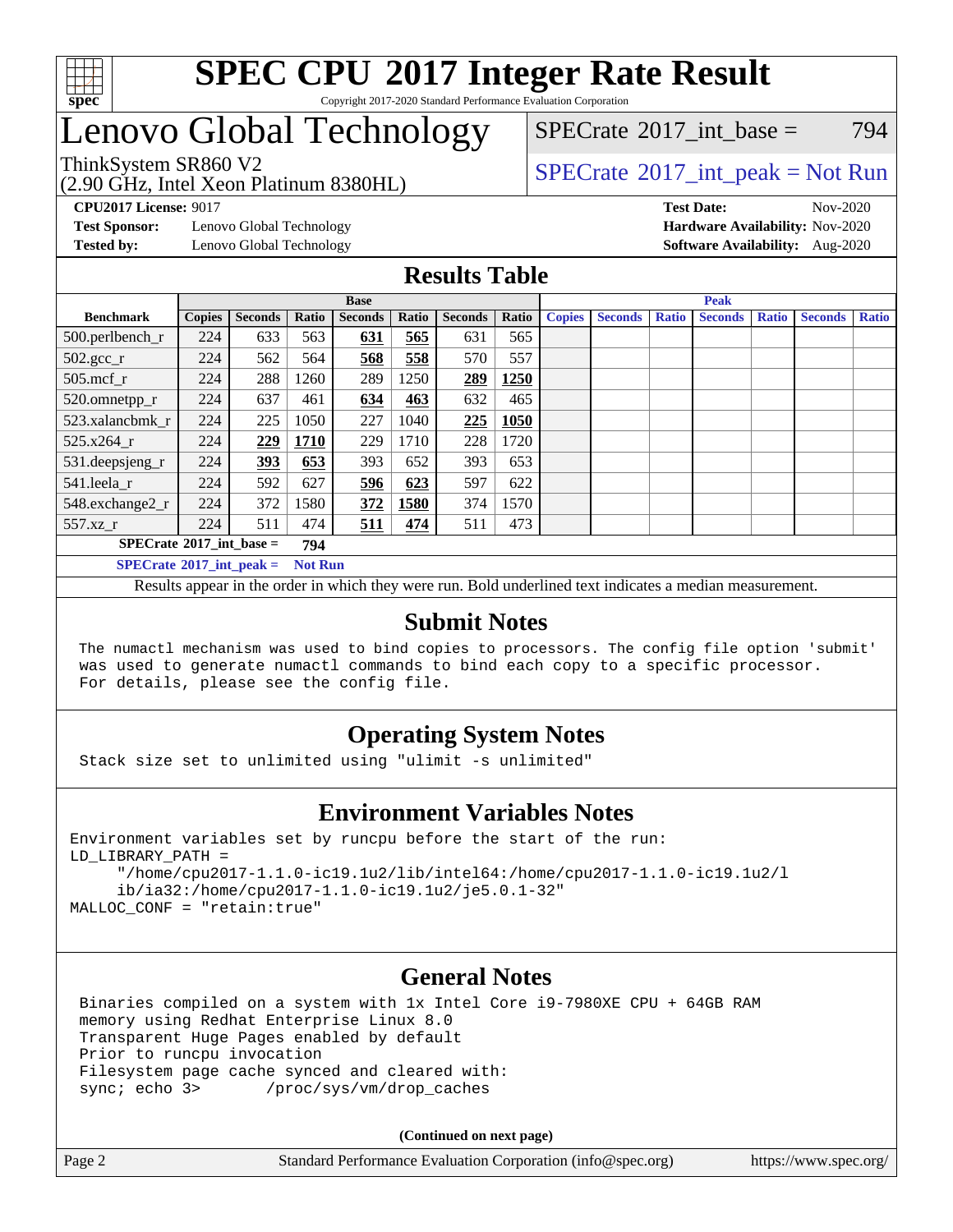

Copyright 2017-2020 Standard Performance Evaluation Corporation

### Lenovo Global Technology

[SPECrate](http://www.spec.org/auto/cpu2017/Docs/result-fields.html#SPECrate2017intbase)<sup>®</sup>2017 int base = 794

(2.90 GHz, Intel Xeon Platinum 8380HL)

ThinkSystem SR860 V2<br>  $\begin{array}{c} \text{SPECrate} \textcirc 2017\_int\_peak = Not Run \end{array}$  $\begin{array}{c} \text{SPECrate} \textcirc 2017\_int\_peak = Not Run \end{array}$  $\begin{array}{c} \text{SPECrate} \textcirc 2017\_int\_peak = Not Run \end{array}$ 

**[Test Sponsor:](http://www.spec.org/auto/cpu2017/Docs/result-fields.html#TestSponsor)** Lenovo Global Technology **[Hardware Availability:](http://www.spec.org/auto/cpu2017/Docs/result-fields.html#HardwareAvailability)** Nov-2020 **[Tested by:](http://www.spec.org/auto/cpu2017/Docs/result-fields.html#Testedby)** Lenovo Global Technology **[Software Availability:](http://www.spec.org/auto/cpu2017/Docs/result-fields.html#SoftwareAvailability)** Aug-2020

**[CPU2017 License:](http://www.spec.org/auto/cpu2017/Docs/result-fields.html#CPU2017License)** 9017 **[Test Date:](http://www.spec.org/auto/cpu2017/Docs/result-fields.html#TestDate)** Nov-2020

#### **[General Notes \(Continued\)](http://www.spec.org/auto/cpu2017/Docs/result-fields.html#GeneralNotes)**

 runcpu command invoked through numactl i.e.: numactl --interleave=all runcpu <etc> NA: The test sponsor attests, as of date of publication, that CVE-2017-5754 (Meltdown) is mitigated in the system as tested and documented. Yes: The test sponsor attests, as of date of publication, that CVE-2017-5753 (Spectre variant 1) is mitigated in the system as tested and documented. Yes: The test sponsor attests, as of date of publication, that CVE-2017-5715 (Spectre variant 2) is mitigated in the system as tested and documented. **[Platform Notes](http://www.spec.org/auto/cpu2017/Docs/result-fields.html#PlatformNotes)** BIOS configuration: Choose Operating Mode set to Maximum Performance and then set it to Custom Mode MONITOR/MWAIT set to Enabled DCU Streamer Prefetcher set to Disabled SNC set to Enabled LLC dead line alloc set to Disable Sysinfo program /home/cpu2017-1.1.0-ic19.1u2/bin/sysinfo Rev: r6365 of 2019-08-21 295195f888a3d7edb1e6e46a485a0011 running on localhost.localdomain Mon Nov 16 19:43:28 2020 SUT (System Under Test) info as seen by some common utilities. For more information on this section, see <https://www.spec.org/cpu2017/Docs/config.html#sysinfo> From /proc/cpuinfo model name : Intel(R) Xeon(R) Platinum 8380HL CPU @ 2.90GHz 4 "physical id"s (chips) 224 "processors" cores, siblings (Caution: counting these is hw and system dependent. The following excerpts from /proc/cpuinfo might not be reliable. Use with caution.) cpu cores : 28 siblings : 56 physical 0: cores 0 1 2 3 4 5 6 8 9 10 11 12 13 14 16 17 18 19 20 21 22 24 25 26 27 28 29 30 physical 1: cores 0 1 2 3 4 5 6 8 9 10 11 12 13 14 16 17 18 19 20 21 22 24 25 26 27 28 29 30 physical 2: cores 0 1 2 3 4 5 6 8 9 10 11 12 13 14 16 17 18 19 20 21 22 24 25 26 27 28 29 30 physical 3: cores 0 1 2 3 4 5 6 8 9 10 11 12 13 14 16 17 18 19 20 21 22 24 25 26 27 28 29 30 From lscpu: Architecture: x86\_64 CPU op-mode(s): 32-bit, 64-bit **(Continued on next page)**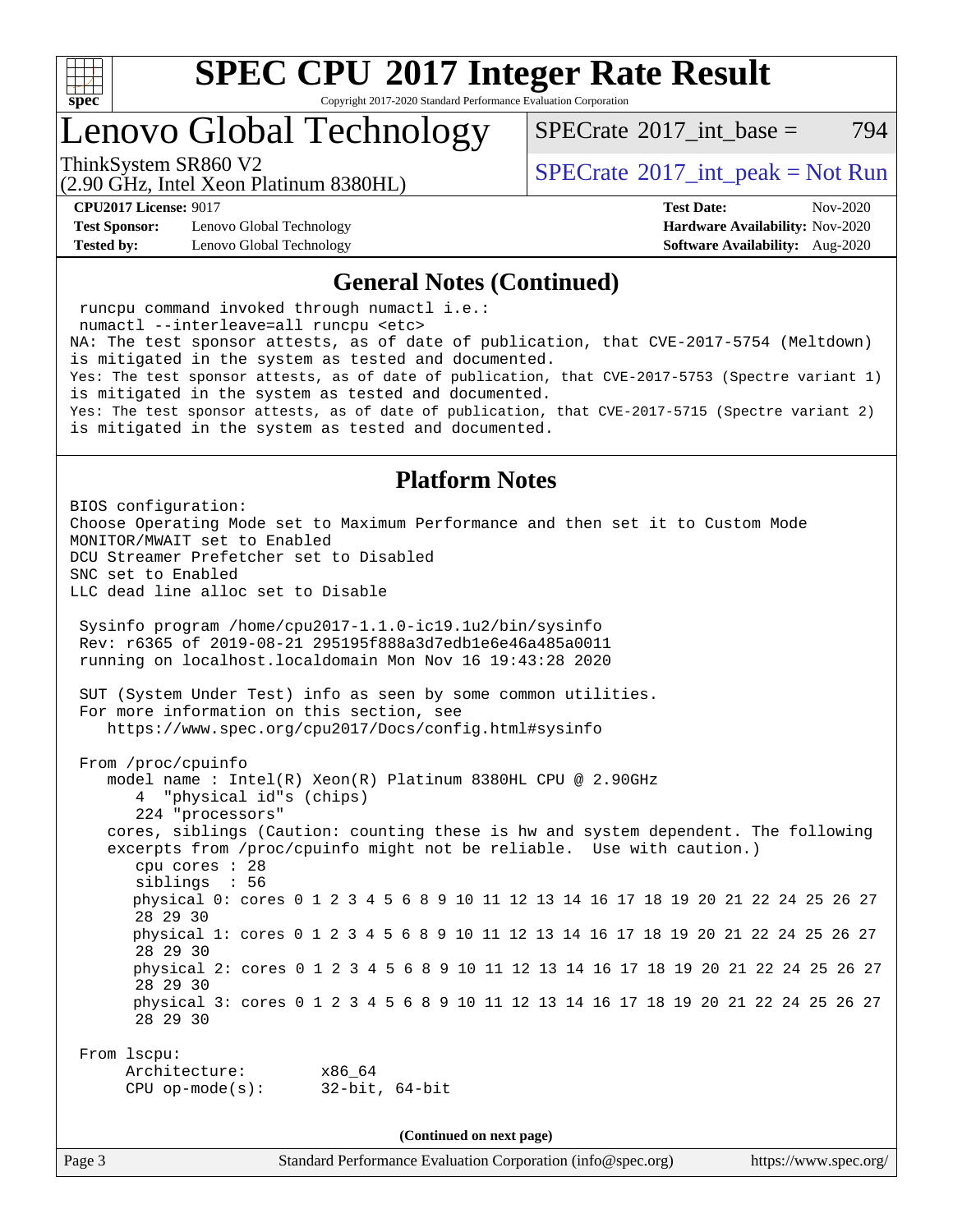

Copyright 2017-2020 Standard Performance Evaluation Corporation

Lenovo Global Technology

 $SPECTate$ <sup>®</sup>[2017\\_int\\_base =](http://www.spec.org/auto/cpu2017/Docs/result-fields.html#SPECrate2017intbase) 794

(2.90 GHz, Intel Xeon Platinum 8380HL)

ThinkSystem SR860 V2<br>  $\begin{array}{c} \text{SPECrate} \textcirc 2017\_int\_peak = Not Run \end{array}$  $\begin{array}{c} \text{SPECrate} \textcirc 2017\_int\_peak = Not Run \end{array}$  $\begin{array}{c} \text{SPECrate} \textcirc 2017\_int\_peak = Not Run \end{array}$ 

**[CPU2017 License:](http://www.spec.org/auto/cpu2017/Docs/result-fields.html#CPU2017License)** 9017 **[Test Date:](http://www.spec.org/auto/cpu2017/Docs/result-fields.html#TestDate)** Nov-2020

**[Test Sponsor:](http://www.spec.org/auto/cpu2017/Docs/result-fields.html#TestSponsor)** Lenovo Global Technology **[Hardware Availability:](http://www.spec.org/auto/cpu2017/Docs/result-fields.html#HardwareAvailability)** Nov-2020 **[Tested by:](http://www.spec.org/auto/cpu2017/Docs/result-fields.html#Testedby)** Lenovo Global Technology **[Software Availability:](http://www.spec.org/auto/cpu2017/Docs/result-fields.html#SoftwareAvailability)** Aug-2020

### **[Platform Notes \(Continued\)](http://www.spec.org/auto/cpu2017/Docs/result-fields.html#PlatformNotes)**

| Byte Order:                  | Little Endian                                                                                                                                                                                                                                                                                                      |
|------------------------------|--------------------------------------------------------------------------------------------------------------------------------------------------------------------------------------------------------------------------------------------------------------------------------------------------------------------|
| CPU(s):                      | 224                                                                                                                                                                                                                                                                                                                |
| On-line CPU(s) list: $0-223$ |                                                                                                                                                                                                                                                                                                                    |
| Thread(s) per core:          | $\overline{2}$                                                                                                                                                                                                                                                                                                     |
| Core(s) per socket:          | 28                                                                                                                                                                                                                                                                                                                 |
| Socket(s):                   | $\overline{4}$                                                                                                                                                                                                                                                                                                     |
| NUMA $node(s):$              | 8                                                                                                                                                                                                                                                                                                                  |
| Vendor ID:                   | GenuineIntel                                                                                                                                                                                                                                                                                                       |
| CPU family:                  | 6                                                                                                                                                                                                                                                                                                                  |
| Model:                       | 85                                                                                                                                                                                                                                                                                                                 |
| Model name:                  | Intel(R) Xeon(R) Platinum 8380HL CPU @ 2.90GHz                                                                                                                                                                                                                                                                     |
| Stepping:                    | 11                                                                                                                                                                                                                                                                                                                 |
| CPU MHz:                     | 3684.845                                                                                                                                                                                                                                                                                                           |
| CPU max MHz:                 | 4300.0000                                                                                                                                                                                                                                                                                                          |
| CPU min MHz:                 | 1000.0000                                                                                                                                                                                                                                                                                                          |
| BogoMIPS:                    | 5800.00                                                                                                                                                                                                                                                                                                            |
| Virtualization:              | $VT - x$                                                                                                                                                                                                                                                                                                           |
| Lld cache:                   | 32K                                                                                                                                                                                                                                                                                                                |
| Lli cache:                   | 32K                                                                                                                                                                                                                                                                                                                |
| $L2$ cache:                  | 1024K                                                                                                                                                                                                                                                                                                              |
| L3 cache:                    | 39424K                                                                                                                                                                                                                                                                                                             |
| NUMA node0 CPU(s):           | 0-3, 7-9, 14-17, 21-23, 112-115, 119-121, 126-129, 133-135                                                                                                                                                                                                                                                         |
| NUMA $node1$ $CPU(s)$ :      | 4-6, 10-13, 18-20, 24-27, 116-118, 122-125, 130-132, 136-139                                                                                                                                                                                                                                                       |
| NUMA $node2$ $CPU(s)$ :      | 28-31, 35-37, 42-45, 49-51, 140-143, 147-149, 154-157, 161-163                                                                                                                                                                                                                                                     |
| NUMA node3 CPU(s):           | 32-34, 38-41, 46-48, 52-55, 144-146, 150-153, 158-160, 164-167                                                                                                                                                                                                                                                     |
| NUMA node4 CPU(s):           | 56-59, 63-65, 70-73, 77-79, 168-171, 175-177, 182-185, 189-191                                                                                                                                                                                                                                                     |
| NUMA node5 CPU(s):           | 60-62, 66-69, 74-76, 80-83, 172-174, 178-181, 186-188, 192-195                                                                                                                                                                                                                                                     |
| NUMA $node6$ $CPU(s):$       | 84-87, 91-93, 98-101, 105-107, 196-199, 203-205, 210-213, 217-219                                                                                                                                                                                                                                                  |
| NUMA $node7$ CPU $(s)$ :     | 88-90, 94-97, 102-104, 108-111, 200-202, 206-209, 214-216, 220-223                                                                                                                                                                                                                                                 |
| Flaqs:                       | fpu vme de pse tsc msr pae mce cx8 apic sep mtrr pge mca cmov                                                                                                                                                                                                                                                      |
|                              | pat pse36 clflush dts acpi mmx fxsr sse sse2 ss ht tm pbe syscall nx pdpe1gb rdtscp                                                                                                                                                                                                                                |
|                              | lm constant_tsc art arch_perfmon pebs bts rep_good nopl xtopology nonstop_tsc cpuid                                                                                                                                                                                                                                |
|                              | aperfmperf pni pclmulqdq dtes64 monitor ds_cpl vmx smx est tm2 ssse3 sdbg fma cx16                                                                                                                                                                                                                                 |
|                              | xtpr pdcm pcid dca sse4_1 sse4_2 x2apic movbe popcnt tsc_deadline_timer aes xsave                                                                                                                                                                                                                                  |
|                              | avx f16c rdrand lahf_lm abm 3dnowprefetch cpuid_fault epb cat_13 cdp_13                                                                                                                                                                                                                                            |
|                              | invpcid_single intel_ppin ssbd mba ibrs ibpb stibp ibrs_enhanced tpr_shadow vnmi                                                                                                                                                                                                                                   |
|                              | flexpriority ept vpid fsgsbase tsc_adjust bmil hle avx2 smep bmi2 erms invpcid rtm                                                                                                                                                                                                                                 |
|                              | cqm mpx rdt_a avx512f avx512dq rdseed adx smap clflushopt clwb intel_pt avx512cd                                                                                                                                                                                                                                   |
|                              | avx512bw avx512vl xsaveopt xsavec xgetbvl xsaves cqm_llc cqm_occup_llc cqm_mbm_total                                                                                                                                                                                                                               |
|                              | cqm_mbm_local avx512_bf16 dtherm ida arat pln pts pku ospke avx512_vnni md_clear                                                                                                                                                                                                                                   |
| flush_11d arch_capabilities  |                                                                                                                                                                                                                                                                                                                    |
| /proc/cpuinfo cache data     |                                                                                                                                                                                                                                                                                                                    |
| cache size : 39424 KB        |                                                                                                                                                                                                                                                                                                                    |
|                              |                                                                                                                                                                                                                                                                                                                    |
|                              | $\ldots$ and $\mathbf{1}$ are $\mathbf{1}$ and $\mathbf{1}$ are $\mathbf{1}$ are $\mathbf{1}$ and $\mathbf{1}$ are $\mathbf{1}$ and $\mathbf{1}$ are $\mathbf{1}$ and $\mathbf{1}$ are $\mathbf{1}$ and $\mathbf{1}$ are $\mathbf{1}$ and $\mathbf{1}$ are $\mathbf{1}$ and $\mathbf{1}$ are $\math$<br>. <u>.</u> |

 From numactl --hardware WARNING: a numactl 'node' might or might not correspond to a physical chip.

**(Continued on next page)**

Page 4 Standard Performance Evaluation Corporation [\(info@spec.org\)](mailto:info@spec.org) <https://www.spec.org/>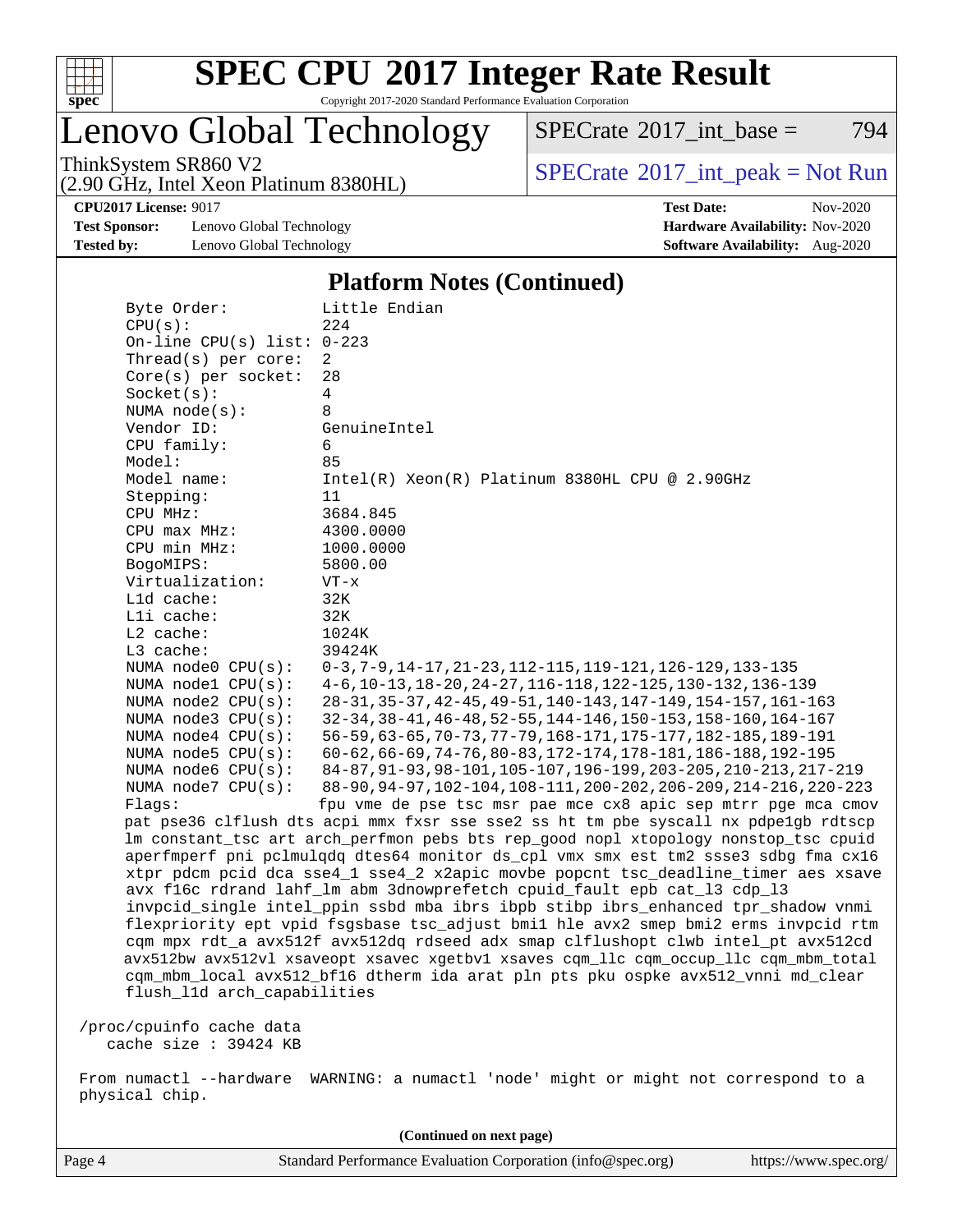

Copyright 2017-2020 Standard Performance Evaluation Corporation

## Lenovo Global Technology

 $SPECTate^{\circ}2017$  int base = 794

(2.90 GHz, Intel Xeon Platinum 8380HL)

ThinkSystem SR860 V2<br>  $\begin{array}{c} \text{SPECrate} \textcirc 2017\_int\_peak = Not Run \end{array}$  $\begin{array}{c} \text{SPECrate} \textcirc 2017\_int\_peak = Not Run \end{array}$  $\begin{array}{c} \text{SPECrate} \textcirc 2017\_int\_peak = Not Run \end{array}$ 

**[Test Sponsor:](http://www.spec.org/auto/cpu2017/Docs/result-fields.html#TestSponsor)** Lenovo Global Technology **[Hardware Availability:](http://www.spec.org/auto/cpu2017/Docs/result-fields.html#HardwareAvailability)** Nov-2020 **[Tested by:](http://www.spec.org/auto/cpu2017/Docs/result-fields.html#Testedby)** Lenovo Global Technology **[Software Availability:](http://www.spec.org/auto/cpu2017/Docs/result-fields.html#SoftwareAvailability)** Aug-2020

**[CPU2017 License:](http://www.spec.org/auto/cpu2017/Docs/result-fields.html#CPU2017License)** 9017 **[Test Date:](http://www.spec.org/auto/cpu2017/Docs/result-fields.html#TestDate)** Nov-2020

#### **[Platform Notes \(Continued\)](http://www.spec.org/auto/cpu2017/Docs/result-fields.html#PlatformNotes)**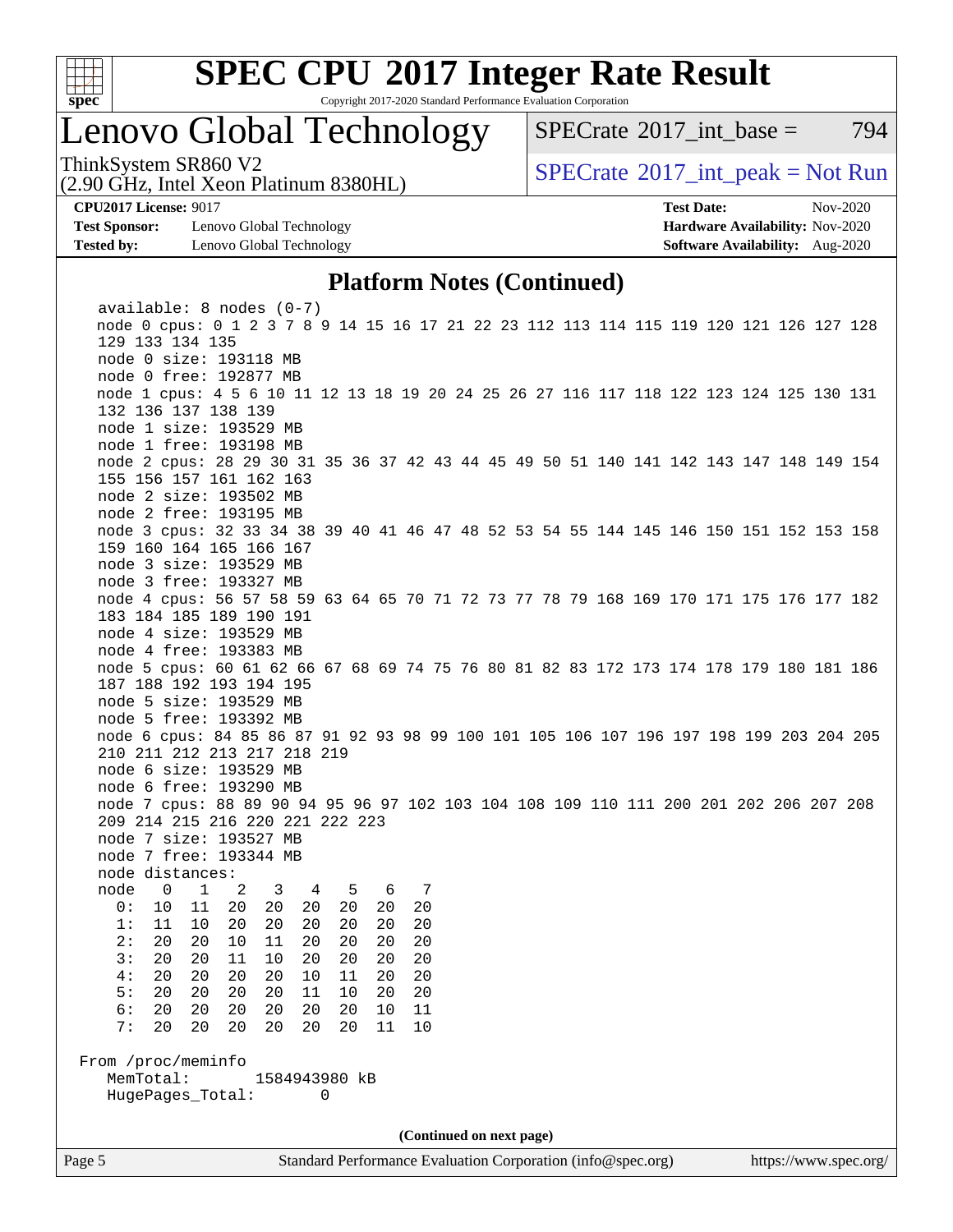

Copyright 2017-2020 Standard Performance Evaluation Corporation

### Lenovo Global Technology

 $SPECTate^{\circ}2017$  int base = 794

(2.90 GHz, Intel Xeon Platinum 8380HL)

ThinkSystem SR860 V2<br>  $\begin{array}{c} \text{SPECrate} \textcirc 2017\_int\_peak = Not Run \end{array}$  $\begin{array}{c} \text{SPECrate} \textcirc 2017\_int\_peak = Not Run \end{array}$  $\begin{array}{c} \text{SPECrate} \textcirc 2017\_int\_peak = Not Run \end{array}$ 

**[Test Sponsor:](http://www.spec.org/auto/cpu2017/Docs/result-fields.html#TestSponsor)** Lenovo Global Technology **[Hardware Availability:](http://www.spec.org/auto/cpu2017/Docs/result-fields.html#HardwareAvailability)** Nov-2020 **[Tested by:](http://www.spec.org/auto/cpu2017/Docs/result-fields.html#Testedby)** Lenovo Global Technology **[Software Availability:](http://www.spec.org/auto/cpu2017/Docs/result-fields.html#SoftwareAvailability)** Aug-2020

**[CPU2017 License:](http://www.spec.org/auto/cpu2017/Docs/result-fields.html#CPU2017License)** 9017 **[Test Date:](http://www.spec.org/auto/cpu2017/Docs/result-fields.html#TestDate)** Nov-2020

### **[Platform Notes \(Continued\)](http://www.spec.org/auto/cpu2017/Docs/result-fields.html#PlatformNotes)**

Page 6 Standard Performance Evaluation Corporation [\(info@spec.org\)](mailto:info@spec.org) <https://www.spec.org/> Hugepagesize: 2048 kB From /etc/\*release\* /etc/\*version\* os-release: NAME="Red Hat Enterprise Linux" VERSION="8.2 (Ootpa)" ID="rhel" ID\_LIKE="fedora" VERSION\_ID="8.2" PLATFORM\_ID="platform:el8" PRETTY\_NAME="Red Hat Enterprise Linux 8.2 (Ootpa)" ANSI\_COLOR="0;31" redhat-release: Red Hat Enterprise Linux release 8.2 (Ootpa) system-release: Red Hat Enterprise Linux release 8.2 (Ootpa) system-release-cpe: cpe:/o:redhat:enterprise\_linux:8.2:ga uname -a: Linux localhost.localdomain 4.18.0-193.el8.x86\_64 #1 SMP Fri Mar 27 14:35:58 UTC 2020 x86\_64 x86\_64 x86\_64 GNU/Linux Kernel self-reported vulnerability status: itlb\_multihit: Not affected CVE-2018-3620 (L1 Terminal Fault): Not affected Microarchitectural Data Sampling: Not affected CVE-2017-5754 (Meltdown): Not affected CVE-2018-3639 (Speculative Store Bypass): Mitigation: Speculative Store Bypass disabled via prctl and seccomp CVE-2017-5753 (Spectre variant 1): Mitigation: usercopy/swapgs barriers and \_\_user pointer sanitization CVE-2017-5715 (Spectre variant 2): Mitigation: Enhanced IBRS, IBPB: conditional, RSB filling tsx\_async\_abort: Not affected run-level 3 Nov 16 19:42 SPEC is set to: /home/cpu2017-1.1.0-ic19.1u2 Filesystem Type Size Used Avail Use% Mounted on /dev/sda4 xfs 839G 22G 818G 3% /home From /sys/devices/virtual/dmi/id BIOS: Lenovo M5E107H-1.00 10/18/2020 Vendor: Lenovo Product: ThinkSystem SR860 V2 Product Family: ThinkSystem Serial: none **(Continued on next page)**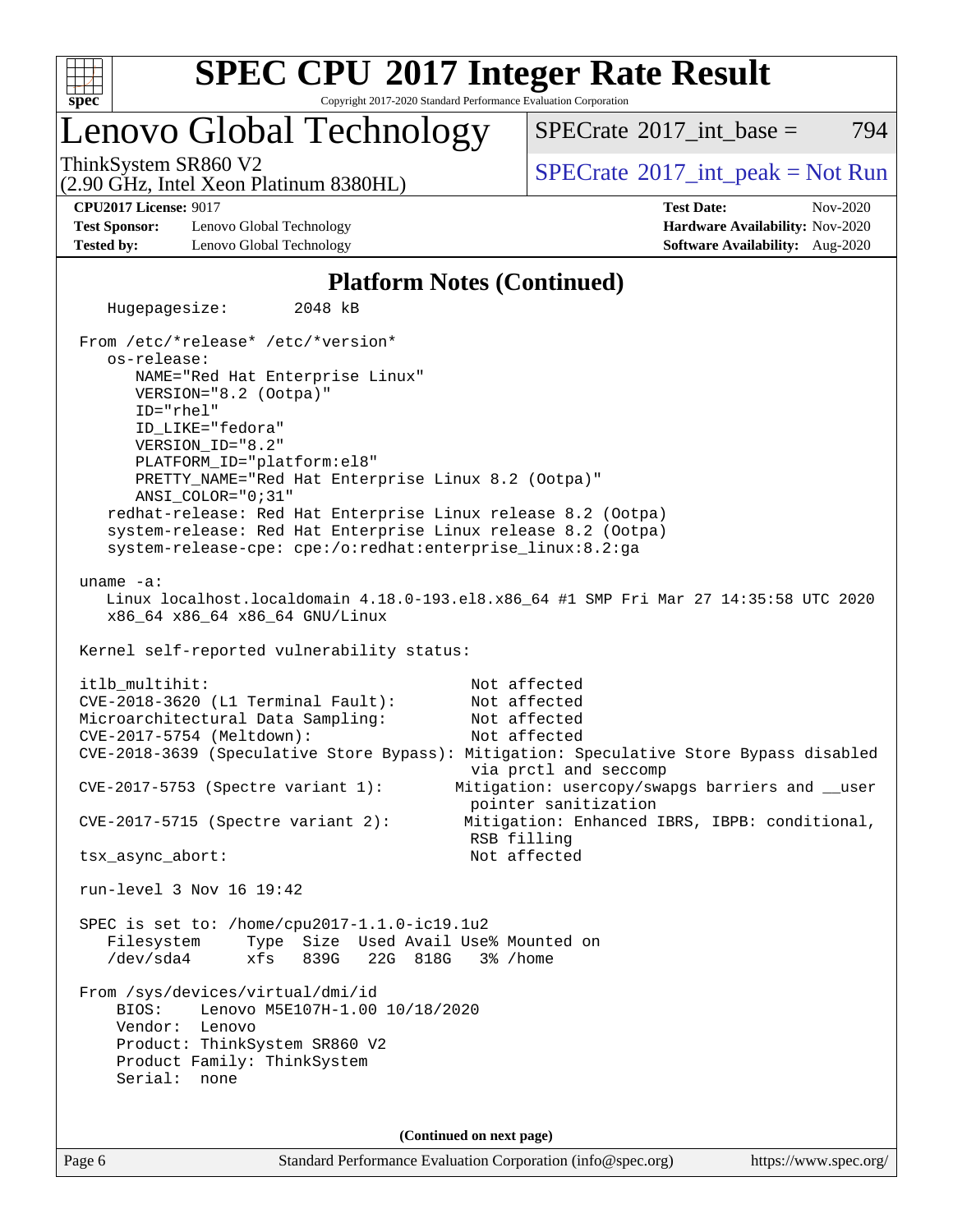

Copyright 2017-2020 Standard Performance Evaluation Corporation

## Lenovo Global Technology

ThinkSystem SR860 V2<br>  $\begin{array}{c} \text{SPECTR} = \text{Not Run} \\ \text{SPECTR} = \text{Not Run} \end{array}$  $SPECTate^{\circ}2017$  int base = 794

(2.90 GHz, Intel Xeon Platinum 8380HL)

**[Test Sponsor:](http://www.spec.org/auto/cpu2017/Docs/result-fields.html#TestSponsor)** Lenovo Global Technology **[Hardware Availability:](http://www.spec.org/auto/cpu2017/Docs/result-fields.html#HardwareAvailability)** Nov-2020 **[Tested by:](http://www.spec.org/auto/cpu2017/Docs/result-fields.html#Testedby)** Lenovo Global Technology **[Software Availability:](http://www.spec.org/auto/cpu2017/Docs/result-fields.html#SoftwareAvailability)** Aug-2020

**[CPU2017 License:](http://www.spec.org/auto/cpu2017/Docs/result-fields.html#CPU2017License)** 9017 **[Test Date:](http://www.spec.org/auto/cpu2017/Docs/result-fields.html#TestDate)** Nov-2020

### **[Platform Notes \(Continued\)](http://www.spec.org/auto/cpu2017/Docs/result-fields.html#PlatformNotes)**

 Additional information from dmidecode follows. WARNING: Use caution when you interpret this section. The 'dmidecode' program reads system data which is "intended to allow hardware to be accurately determined", but the intent may not be met, as there are frequent changes to hardware, firmware, and the "DMTF SMBIOS" standard. Memory:

48x Samsung M393A4K40DB3-CWE 32 GB 2 rank 3200

(End of data from sysinfo program)

### **[Compiler Version Notes](http://www.spec.org/auto/cpu2017/Docs/result-fields.html#CompilerVersionNotes)**

============================================================================== C | 500.perlbench r(base) 502.gcc r(base) 505.mcf r(base) | 525.x264\_r(base) 557.xz\_r(base) ------------------------------------------------------------------------------ Intel(R) C Compiler for applications running on Intel(R)  $64$ , Version 19.1.2.275 Build 20200604 Copyright (C) 1985-2020 Intel Corporation. All rights reserved. ------------------------------------------------------------------------------ ============================================================================== C++  $\vert$  520.omnetpp  $r(base)$  523.xalancbmk  $r(base)$  531.deepsjeng  $r(base)$  | 541.leela\_r(base) ------------------------------------------------------------------------------ Intel(R) C++ Compiler for applications running on Intel(R) 64, Version 19.1.2.275 Build 20200604 Copyright (C) 1985-2020 Intel Corporation. All rights reserved. ------------------------------------------------------------------------------ ============================================================================== Fortran | 548.exchange2  $r(base)$ ------------------------------------------------------------------------------ Intel(R) Fortran Intel(R) 64 Compiler for applications running on Intel(R) 64, Version 19.1.2.275 Build 20200623 Copyright (C) 1985-2020 Intel Corporation. All rights reserved. ------------------------------------------------------------------------------ **[Base Compiler Invocation](http://www.spec.org/auto/cpu2017/Docs/result-fields.html#BaseCompilerInvocation)** [C benchmarks](http://www.spec.org/auto/cpu2017/Docs/result-fields.html#Cbenchmarks): [icc](http://www.spec.org/cpu2017/results/res2020q4/cpu2017-20201123-24481.flags.html#user_CCbase_intel_icc_66fc1ee009f7361af1fbd72ca7dcefbb700085f36577c54f309893dd4ec40d12360134090235512931783d35fd58c0460139e722d5067c5574d8eaf2b3e37e92) [C++ benchmarks:](http://www.spec.org/auto/cpu2017/Docs/result-fields.html#CXXbenchmarks) [icpc](http://www.spec.org/cpu2017/results/res2020q4/cpu2017-20201123-24481.flags.html#user_CXXbase_intel_icpc_c510b6838c7f56d33e37e94d029a35b4a7bccf4766a728ee175e80a419847e808290a9b78be685c44ab727ea267ec2f070ec5dc83b407c0218cded6866a35d07)

**(Continued on next page)**

Page 7 Standard Performance Evaluation Corporation [\(info@spec.org\)](mailto:info@spec.org) <https://www.spec.org/>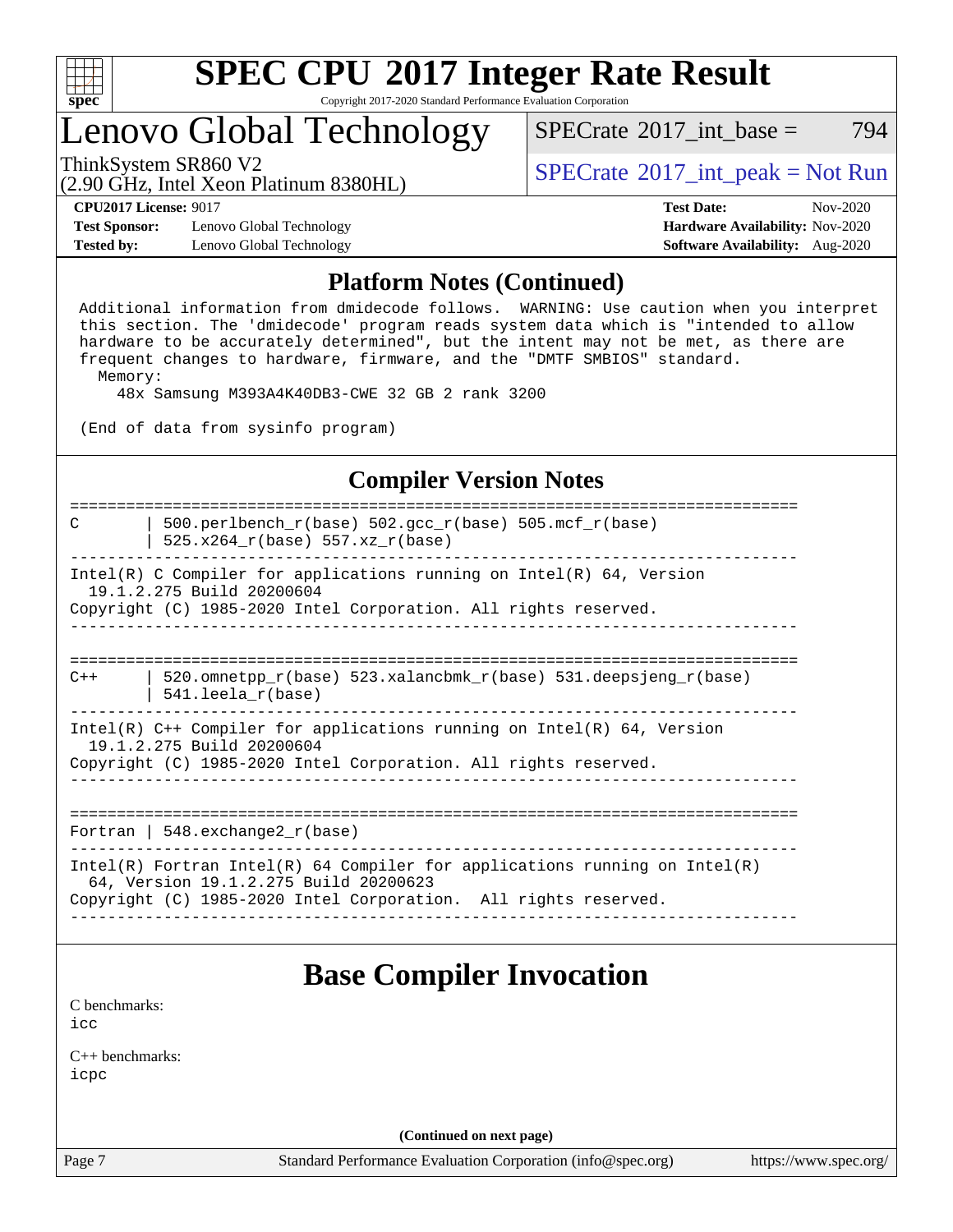

Copyright 2017-2020 Standard Performance Evaluation Corporation

## Lenovo Global Technology

 $SPECrate^{\circledcirc}2017\_int\_base = 794$  $SPECrate^{\circledcirc}2017\_int\_base = 794$ 

(2.90 GHz, Intel Xeon Platinum 8380HL) ThinkSystem SR860 V2  $\begin{array}{c} | \text{SPECrate}^{\circ}2017 \text{ int } \text{peak} = \text{Not Run} \end{array}$  $\begin{array}{c} | \text{SPECrate}^{\circ}2017 \text{ int } \text{peak} = \text{Not Run} \end{array}$  $\begin{array}{c} | \text{SPECrate}^{\circ}2017 \text{ int } \text{peak} = \text{Not Run} \end{array}$ 

**[Test Sponsor:](http://www.spec.org/auto/cpu2017/Docs/result-fields.html#TestSponsor)** Lenovo Global Technology **[Hardware Availability:](http://www.spec.org/auto/cpu2017/Docs/result-fields.html#HardwareAvailability)** Nov-2020 **[Tested by:](http://www.spec.org/auto/cpu2017/Docs/result-fields.html#Testedby)** Lenovo Global Technology **[Software Availability:](http://www.spec.org/auto/cpu2017/Docs/result-fields.html#SoftwareAvailability)** Aug-2020

**[CPU2017 License:](http://www.spec.org/auto/cpu2017/Docs/result-fields.html#CPU2017License)** 9017 **[Test Date:](http://www.spec.org/auto/cpu2017/Docs/result-fields.html#TestDate)** Nov-2020

### **[Base Compiler Invocation \(Continued\)](http://www.spec.org/auto/cpu2017/Docs/result-fields.html#BaseCompilerInvocation)**

[Fortran benchmarks](http://www.spec.org/auto/cpu2017/Docs/result-fields.html#Fortranbenchmarks): [ifort](http://www.spec.org/cpu2017/results/res2020q4/cpu2017-20201123-24481.flags.html#user_FCbase_intel_ifort_8111460550e3ca792625aed983ce982f94888b8b503583aa7ba2b8303487b4d8a21a13e7191a45c5fd58ff318f48f9492884d4413fa793fd88dd292cad7027ca)

**[Base Portability Flags](http://www.spec.org/auto/cpu2017/Docs/result-fields.html#BasePortabilityFlags)**

 500.perlbench\_r: [-DSPEC\\_LP64](http://www.spec.org/cpu2017/results/res2020q4/cpu2017-20201123-24481.flags.html#b500.perlbench_r_basePORTABILITY_DSPEC_LP64) [-DSPEC\\_LINUX\\_X64](http://www.spec.org/cpu2017/results/res2020q4/cpu2017-20201123-24481.flags.html#b500.perlbench_r_baseCPORTABILITY_DSPEC_LINUX_X64) 502.gcc\_r: [-DSPEC\\_LP64](http://www.spec.org/cpu2017/results/res2020q4/cpu2017-20201123-24481.flags.html#suite_basePORTABILITY502_gcc_r_DSPEC_LP64) 505.mcf\_r: [-DSPEC\\_LP64](http://www.spec.org/cpu2017/results/res2020q4/cpu2017-20201123-24481.flags.html#suite_basePORTABILITY505_mcf_r_DSPEC_LP64) 520.omnetpp\_r: [-DSPEC\\_LP64](http://www.spec.org/cpu2017/results/res2020q4/cpu2017-20201123-24481.flags.html#suite_basePORTABILITY520_omnetpp_r_DSPEC_LP64) 523.xalancbmk\_r: [-DSPEC\\_LP64](http://www.spec.org/cpu2017/results/res2020q4/cpu2017-20201123-24481.flags.html#suite_basePORTABILITY523_xalancbmk_r_DSPEC_LP64) [-DSPEC\\_LINUX](http://www.spec.org/cpu2017/results/res2020q4/cpu2017-20201123-24481.flags.html#b523.xalancbmk_r_baseCXXPORTABILITY_DSPEC_LINUX) 525.x264\_r: [-DSPEC\\_LP64](http://www.spec.org/cpu2017/results/res2020q4/cpu2017-20201123-24481.flags.html#suite_basePORTABILITY525_x264_r_DSPEC_LP64) 531.deepsjeng\_r: [-DSPEC\\_LP64](http://www.spec.org/cpu2017/results/res2020q4/cpu2017-20201123-24481.flags.html#suite_basePORTABILITY531_deepsjeng_r_DSPEC_LP64) 541.leela\_r: [-DSPEC\\_LP64](http://www.spec.org/cpu2017/results/res2020q4/cpu2017-20201123-24481.flags.html#suite_basePORTABILITY541_leela_r_DSPEC_LP64) 548.exchange2\_r: [-DSPEC\\_LP64](http://www.spec.org/cpu2017/results/res2020q4/cpu2017-20201123-24481.flags.html#suite_basePORTABILITY548_exchange2_r_DSPEC_LP64) 557.xz\_r: [-DSPEC\\_LP64](http://www.spec.org/cpu2017/results/res2020q4/cpu2017-20201123-24481.flags.html#suite_basePORTABILITY557_xz_r_DSPEC_LP64)

### **[Base Optimization Flags](http://www.spec.org/auto/cpu2017/Docs/result-fields.html#BaseOptimizationFlags)**

#### [C benchmarks](http://www.spec.org/auto/cpu2017/Docs/result-fields.html#Cbenchmarks):

```
-m64 -qnextgen -std=c11
-Wl,-plugin-opt=-x86-branches-within-32B-boundaries -Wl,-z,muldefs
-xCORE-AVX512 -O3 -ffast-math -flto -mfpmath=sse -funroll-loops
-qopt-mem-layout-trans=4
-L/usr/local/IntelCompiler19/compilers_and_libraries_2020.3.275/linux/compiler/lib/intel64_lin
-lqkmalloc
```
#### [C++ benchmarks](http://www.spec.org/auto/cpu2017/Docs/result-fields.html#CXXbenchmarks):

```
-m64 -qnextgen -Wl,-plugin-opt=-x86-branches-within-32B-boundaries
-Wl,-z,muldefs -xCORE-AVX512 -O3 -ffast-math -flto -mfpmath=sse
-funroll-loops -qopt-mem-layout-trans=4
-L/usr/local/IntelCompiler19/compilers_and_libraries_2020.3.275/linux/compiler/lib/intel64_lin
-lqkmalloc
```
#### [Fortran benchmarks:](http://www.spec.org/auto/cpu2017/Docs/result-fields.html#Fortranbenchmarks)

```
-m64 -Wl,-plugin-opt=-x86-branches-within-32B-boundaries -Wl,-z,muldefs
-xCORE-AVX512 -O3 -ipo -no-prec-div -qopt-mem-layout-trans=4
-nostandard-realloc-lhs -align array32byte -auto
-mbranches-within-32B-boundaries
-L/usr/local/IntelCompiler19/compilers_and_libraries_2020.3.275/linux/compiler/lib/intel64_lin
-lqkmalloc
```